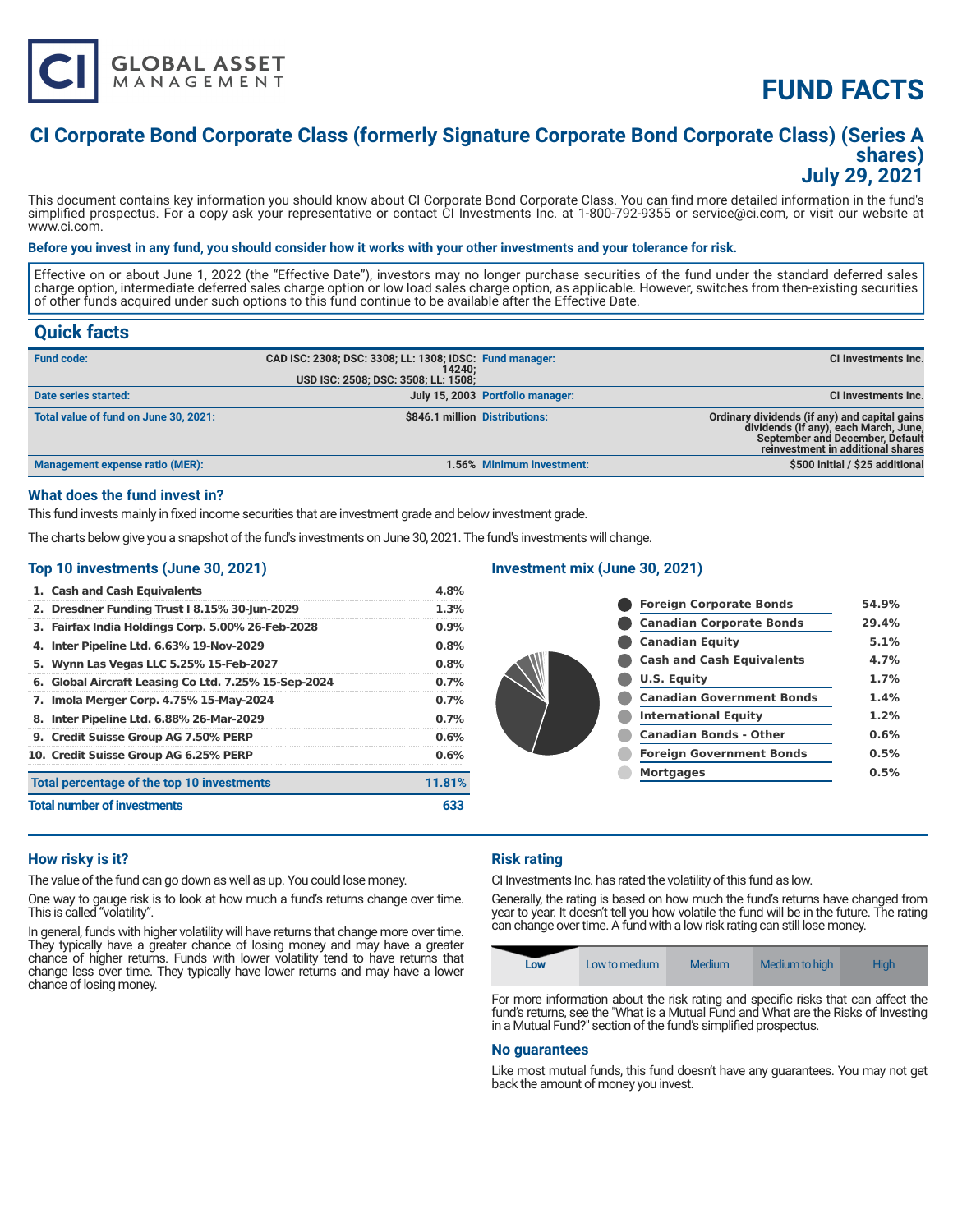### **CI Corporate Bond Corporate Class (formerly Signature Corporate Bond Corporate Class) (Series A shares)**

#### **How has the fund performed?**

This section tells you how Series A securities of the fund have performed over the past 10 calendar years. Returns are after expenses have been deducted. These expenses reduce the fund's returns.

#### **Year-by-year returns**

This chart shows how Series A securities of the fund performed in each of the past 10 calendar years. This fund series dropped in value in 1 of the last 10 calendar years. The range of returns and change from year to year can help you assess how risky the fund has been in the past. It does not tell you how the fund will perform in the future.



#### **Best and worst 3-month returns**

This table shows the best and worst returns for Series A securities of the fund in a 3- month period over the past 10 calendar years. The best and worst 3-month returns could be higher or lower in the future. Consider how much of a loss you could afford to take in a short period of time.

|                     | <b>Return</b> | 3 months ending | If you invested \$1,000 at the beginning of the period |
|---------------------|---------------|-----------------|--------------------------------------------------------|
| <b>Best return</b>  | 9.1%          | June 30. 2020   | l Your investment would be \$1,091.                    |
| <b>Worst return</b> | $-10.5%$      | March 31, 2020  | Your investment would be \$895.                        |

#### **Average return**

As at June 30, 2021, a person who invested \$1,000 in this series of units of the fund 10 years ago now has \$1,565. This works out to an annual compound return of 4.6%.

#### **Who is this fund for?**

#### **This fund may be suitable for you if you:**

- want to receive income
- are investing for the medium term<br>• can telerate low risk
- can tolerate low risk

#### **A word about tax**

In general, you'll have to pay income tax on any money you make on a fund. How much you pay depends on the tax laws of where you live and whether you hold the fund in a registered plan, such as a Registered Retirement Savings Plan or a Tax-Free Savings Account.

Keep in mind that if you hold your fund in a non-registered account, fund distributions are included in your taxable income, whether you get them in cash or have them reinvested.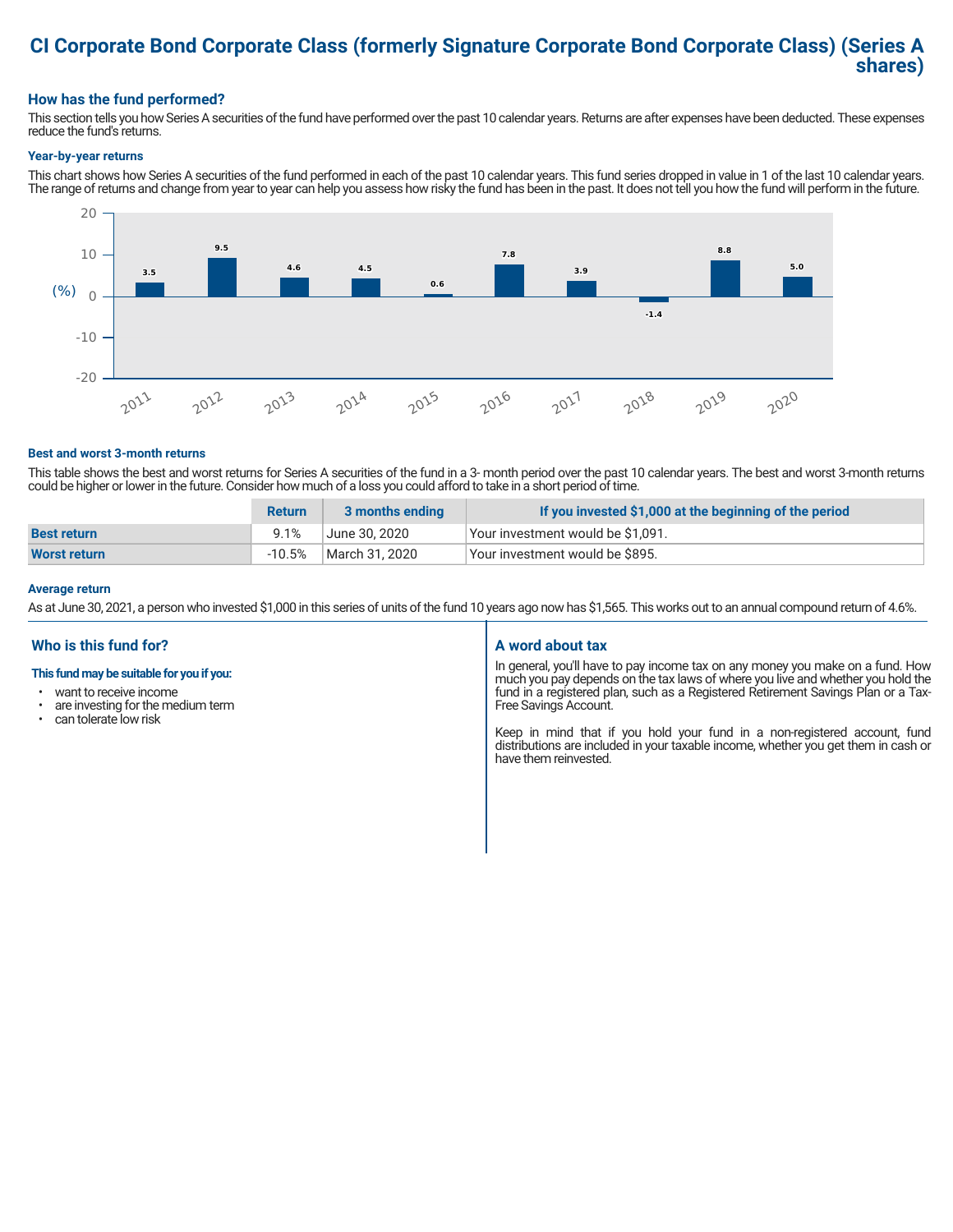## **CI Corporate Bond Corporate Class (formerly Signature Corporate Bond Corporate Class) (Series A shares)**

#### **How much does it cost?**

The following tables show the fees and expenses you could pay to buy, own and sell Series A securities of the fund. The fees and expenses — including any commissions — can vary among series of a fund and among funds. Higher commissions can influence representatives to recommend one investment over another. Ask about other funds and investments that may be suitable for you at a lower cost.

#### **1. Sales charges**

You may have to choose a sales charge option when you buy Series A securities of the fund. Ask about pros and cons of each option.

| What you pay                           |                                                     | <b>How it works</b>                                                                                                                                                                                                                                                                                                                                                                                                                                                                                                                                                                         |
|----------------------------------------|-----------------------------------------------------|---------------------------------------------------------------------------------------------------------------------------------------------------------------------------------------------------------------------------------------------------------------------------------------------------------------------------------------------------------------------------------------------------------------------------------------------------------------------------------------------------------------------------------------------------------------------------------------------|
| in percent (%)                         | in dollars<br>$($ \$)                               |                                                                                                                                                                                                                                                                                                                                                                                                                                                                                                                                                                                             |
| Initial sales charge                   |                                                     |                                                                                                                                                                                                                                                                                                                                                                                                                                                                                                                                                                                             |
| 0 to 5.0% of the amount you buy        | \$0 to<br>\$50.00 on<br>every<br>\$1,000 you<br>pay | You and your representative decide on the rate.<br>The initial sales charge is deducted from the amount you buy. It goes to your representative's firm as a commission.                                                                                                                                                                                                                                                                                                                                                                                                                     |
| <b>Standard deferred sales charges</b> |                                                     |                                                                                                                                                                                                                                                                                                                                                                                                                                                                                                                                                                                             |
| If you sell within:                    | \$0 to<br>\$55.00 on                                | The standard deferred sales charge is a set rate and is deducted from the amount you sell based on the initial cost and<br>number of those securities.                                                                                                                                                                                                                                                                                                                                                                                                                                      |
| 5.5%<br>1 year of buying               | every<br>\$1,000 of                                 | When you buy the fund, we pay your representative's firm a commission of 5%. Any standard deferred sales charge you pay<br>when you sell the fund goes to us.                                                                                                                                                                                                                                                                                                                                                                                                                               |
| 5.0%<br>2 years of buying              | original<br>cost you                                | You can sell up to 10% of your securities each year without paying a standard deferred sales charge subject to certain<br>restrictions ("10% free redemption right"). Your 10% free redemption right is reduced by the equivalent number of securities                                                                                                                                                                                                                                                                                                                                      |
| 5.0%<br>3 years of buying              | sell                                                | you would have received if you had reinvested any cash distributions you received during the calendar year. If you exercised<br>your 10% redemption right and redeem your securities before the standard deferred sales charge schedule has expired, your                                                                                                                                                                                                                                                                                                                                   |
| 4.0%<br>4 years of buying              |                                                     | standard deferred sales charge on a full redemption would be the same as if you had not redeemed securities under your<br>10% free redemption right.                                                                                                                                                                                                                                                                                                                                                                                                                                        |
| 4.0%<br>5 years of buying              |                                                     | If you hold the fund in a non-registered account, if applicable, you can ask to receive cash distributions which are not<br>$\ddot{\phantom{0}}$<br>subject to standard deferred sales charges.                                                                                                                                                                                                                                                                                                                                                                                             |
| 3.0%<br>6 years of buying              |                                                     | You can switch between standard deferred sales charge funds at any time without paying this sales charge. The standard                                                                                                                                                                                                                                                                                                                                                                                                                                                                      |
| 2.0%<br>7 years of buying              |                                                     | deferred sales charge schedule will be based on the date you bought securities of the first fund and the rates and duration<br>of such schedule shall continue to apply.                                                                                                                                                                                                                                                                                                                                                                                                                    |
| 0.0%<br>After 7 years                  |                                                     | Your securities will be converted into the initial sales charge option after the expiry of the standard deferred sales charge<br>schedule if you qualify for CI Prestige (and if available for your securities) and such securities will participate in CI Prestige.                                                                                                                                                                                                                                                                                                                        |
|                                        |                                                     |                                                                                                                                                                                                                                                                                                                                                                                                                                                                                                                                                                                             |
| Intermediate deferred sales charges    |                                                     |                                                                                                                                                                                                                                                                                                                                                                                                                                                                                                                                                                                             |
| If you sell within:                    | \$0 to<br>\$55.00 on<br>every                       | The intermediate deferred sales charge is a set rate and is deducted from the amount you sell based on the initial cost and<br>number of those securities.<br>When you buy the fund, we pay your representative's firm a commission of 4%. Any intermediate deferred sales charge you<br>pay when you sell the fund goes to us.<br>You can sell up to 10% of your securities each year without paying an intermediate deferred sales charge subject to certain<br>restrictions. Your 10% free redemption right is reduced by the equivalent number of securities you would have received if |
| 5.5%<br>1 year of buying               | \$1,000 of<br>original                              |                                                                                                                                                                                                                                                                                                                                                                                                                                                                                                                                                                                             |
| 5.0%<br>2 years of buying              | cost you                                            |                                                                                                                                                                                                                                                                                                                                                                                                                                                                                                                                                                                             |
| 4.5%<br>3 years of buying              | sell                                                | you had reinvested any cash distributions you received during the calendar year. If you exercised your 10% redemption right<br>and redeem your securities before the intermediate deferred sales charge schedule has expired, your intermediate deferred                                                                                                                                                                                                                                                                                                                                    |
| 4.0%<br>4 years of buying              |                                                     | sales charge on a full redemption would be the same as if you had not redeemed securities under your 10% free redemption<br>right.                                                                                                                                                                                                                                                                                                                                                                                                                                                          |
| 3.5%<br>5 years of buying              |                                                     | If you hold the fund in a non-registered account, if applicable, you can ask to receive cash distributions which are not<br>subject to intermediate deferred sales charges.                                                                                                                                                                                                                                                                                                                                                                                                                 |
| 3.0%<br>6 years of buying              |                                                     | You can switch between intermediate deferred sales charge funds at any time without paying this sales charge. The<br>intermediate deferred sales charge schedule will be based on the date you bought securities of the first fund and the rates                                                                                                                                                                                                                                                                                                                                            |
| 1.5%<br>7 years of buying              |                                                     | and duration of such schedule shall continue to apply.                                                                                                                                                                                                                                                                                                                                                                                                                                                                                                                                      |
| 0.0%<br>After 7 years                  |                                                     | Your securities will be converted into the initial sales charge option after the expiry of the intermediate deferred sales<br>charge schedule if you qualify for CI Prestige (and if available for your securities) and such securities will participate in CI                                                                                                                                                                                                                                                                                                                              |
|                                        |                                                     | Prestige.                                                                                                                                                                                                                                                                                                                                                                                                                                                                                                                                                                                   |
| Low-load sales charges                 |                                                     |                                                                                                                                                                                                                                                                                                                                                                                                                                                                                                                                                                                             |
| If you sell within:                    | \$0 to<br>\$30.00 on                                | The low-load sales charge is a set rate and is deducted from the amount you sell based on the initial cost and number of<br>those securities.                                                                                                                                                                                                                                                                                                                                                                                                                                               |
| 3.0%<br>1 year of buying               | every<br>\$1,000 of                                 | When you buy the fund, we pay your representative's firm a commission of up to 2.5%. Any low-load sales charge you pay<br>when you sell the fund goes to us.                                                                                                                                                                                                                                                                                                                                                                                                                                |
| 2.5%<br>2 years of buying              | original<br>cost you                                | $\bullet$<br>If you hold the fund in a non-registered account, if applicable, you can ask to receive cash distributions which are not<br>subject to low-load sales charges.                                                                                                                                                                                                                                                                                                                                                                                                                 |
| 2.0%<br>3 years of buying              | sell                                                | You can switch between low-load sales charge funds at any time without paying this sales charge. The low-load sales<br>charge schedule will be based on the date you bought securities of the first fund and the rates and duration of such                                                                                                                                                                                                                                                                                                                                                 |
| 0.0%<br>After 3 years                  |                                                     | schedule shall continue to apply.<br>Your securities will be converted into the initial sales charge option after the expiry of the low-load sales charge schedule if                                                                                                                                                                                                                                                                                                                                                                                                                       |
|                                        |                                                     | you qualify for CI Prestige (and if available for your securities) and such securities will participate in CI Prestige.                                                                                                                                                                                                                                                                                                                                                                                                                                                                     |